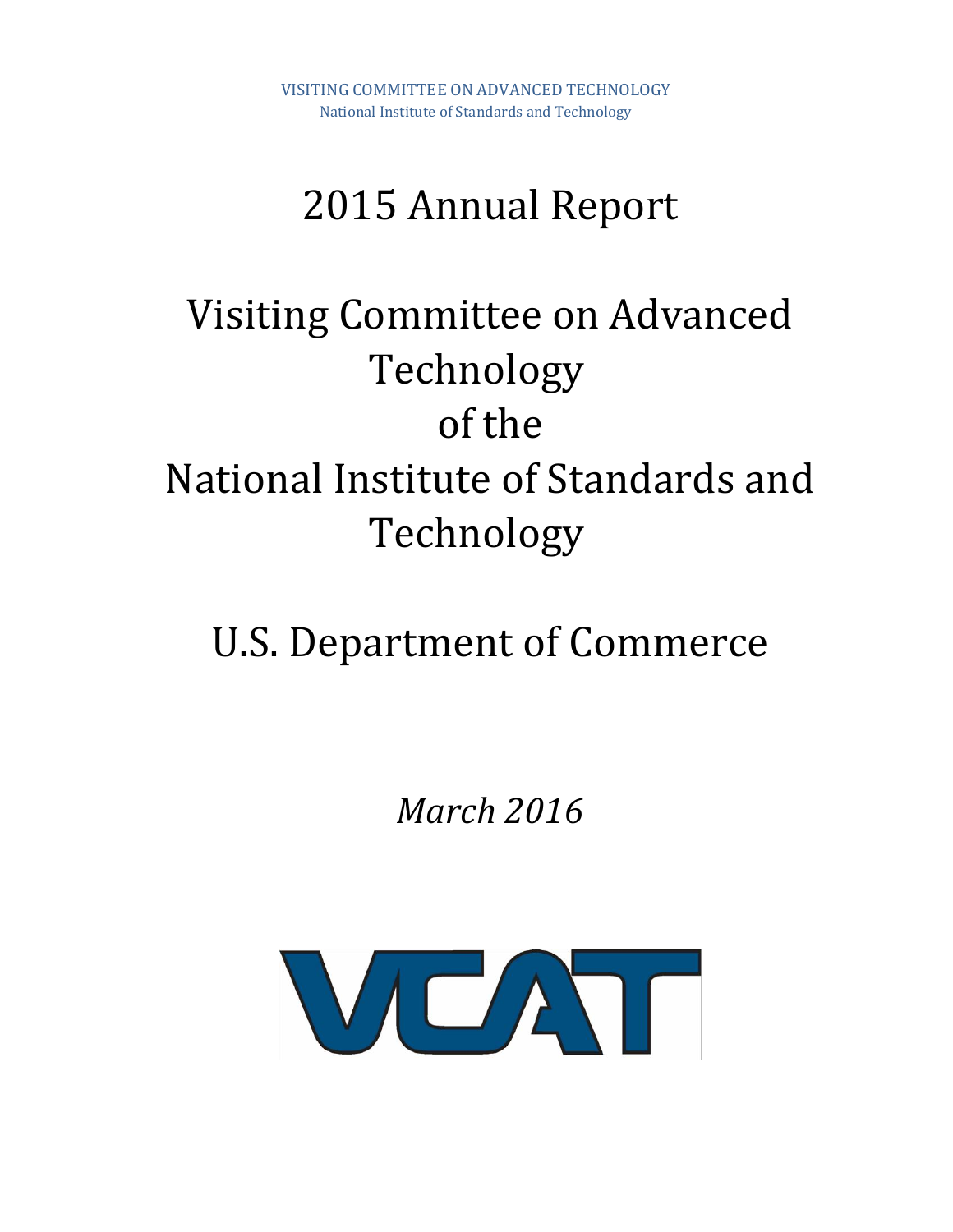# <span id="page-1-0"></span>**Preface**

The Visiting Committee on Advanced Technology (VCAT) of the National Institute of Standards and Technology (NIST) was established in its present form by the Omnibus Trade and Competitiveness Act of 1988 and updated by the America COMPETES Act in 2007. The VCAT is a Federal Advisory Committee Act (FACA) committee and its charter includes reviewing and making recommendations regarding general policy for NIST, its organization, budget, and programs within the framework of applicable national policies as set forth by the president and the Congress. In addition, the America COMPETES Act calls for the VCAT to comment on NIST's three-year programmatic plan in its annual report to Congress. This 2015 annual report covers the period from the beginning of March 2015 through February 2016.

The Committee reviews the Institute's strategic direction, performance and policies, and provides the Secretary of Commerce, Congress, and other stakeholders with information on the value and relevance of NIST's programs to the U.S. science and technology base and to the economy. At the first meeting of each year, the Director of NIST proposes areas of focus to the Committee and agreement is reached on a program for the year. Over the past year, the Committee has been active in assessing NIST's contributions to and progress in the following areas:

- NIST Safety Systems and Culture
- Bioscience
- Information Technology/Cybersecurity
- Retaining a World-Class Workforce
- NIST Partnerships

The Committee reviews a significant portion of NIST programs through direct discussion with NIST leaders, scientists, and engineers. Reactions and observations of the Committee members are presented candidly to the NIST senior management and other attendees at each meeting. This feedback encourages continuous improvement in key areas in the overall operation. The Committee also visits various NIST laboratories and satellite facilities to discuss research projects directly with the technical staff. These laboratory tours help the Committee to assess the impact of NIST research, progress towards achieving research goals, the quality of the staff, institutional culture, and the efficacy of the facility infrastructure.

Under the Committee charter, the Director of NIST appoints the VCAT members. Members are selected on a clear, standardized basis, in accordance with applicable Department of Commerce guidance. Members are selected solely on the basis of established records of distinguished service; provide representation of a cross-section of traditional and emerging U.S. industries; and are eminent in fields such as business, research, new product development, engineering, labor, education, management consulting, environment, and international relations. No employee of the Federal Government can serve as a member of the Committee. Members are appointed for staggered threeyear terms.

Four new members were appointed during the period covered by this report: Dr. Allen Adler (Boeing), Dr. Waguih Ishak (Corning, Inc.), Dr. Theodore Sizer (Nokia Bell Labs), Dr. David Wilson (Morgan State University)

This report highlights the Committee's observations, findings and recommendations. Detailed meeting minutes and presentation materials are available on the NIST web site a[t www.nist.gov/director/vcat.](http://www.nist.gov/director/vcat)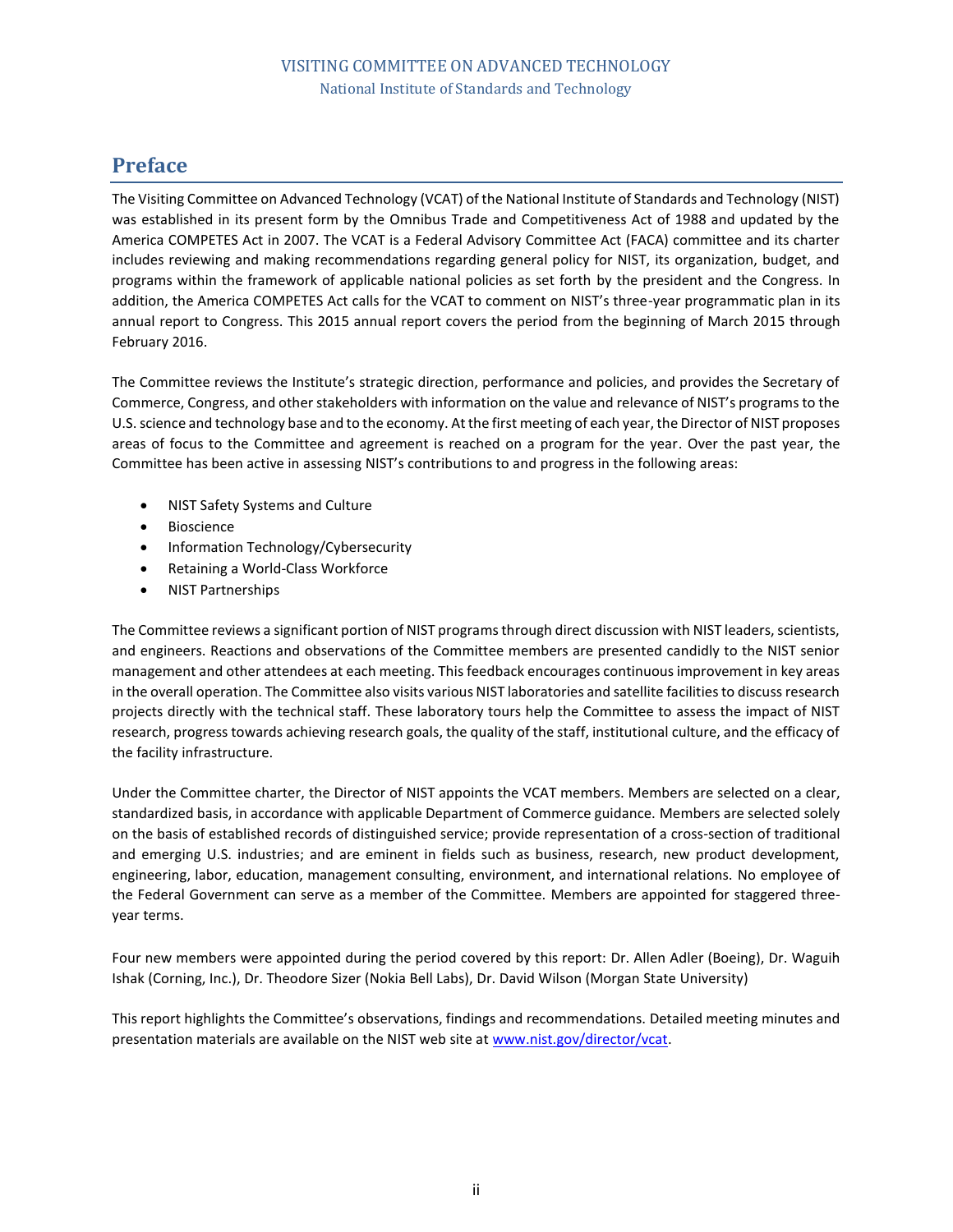# VCAT Members during the Period Covered by this Report

Dr. Tony Haymet, Chair University of California, San Diego Term: September 1, 2009 - August 31, 2015

Dr. Darlene J.S. Solomon, Vice Chair Agilent Technologies Term: January 3, 2010 - January 2, 2016

Dr. Allen Adler The Boeing Company Term : January 25, 2016 – January 24, 2018

Dr. Rodney Brooks Rethink Robotics Term: June 1, 2014 – May 31, 2017

Dr. Sujeet Chand Rockwell Automation Term: April 1, 2010 - March 31, 2016

Dr. Rita R. Colwell University of Maryland at College Park Term: January 6, 2014 – January 7, 2017

Mr. Michael Garvey M-7 Technologies Term: January 23, 2015 – January 22, 2018

Mr. William M. Holt Intel Corporation Term: May 13, 2012 - May 12, 2018

Dr. Waguih Ishak Corning Incorporated Term : January 25, 2016 – January 24, 2018

Dr. Karen Kerr Agile Equities, LLC Term: June 1, 2011 - May 31, 2017

Dr. Roberto Padovani Qualcomm Technologies, Inc. Term: May 1, 2011 - April 30, 2017

Ms. Hemma Prafullchandra HyTrust, Inc. Term: October 27, 2014 - October 26, 2017

Dr. Alton D. Romig, Jr. Lockheed Martin Aeronautics Company Term: April 15, 2009 - April 14, 2015

Dr. Theodore Sizer Nokia Bell Labs Term: August 28, 2015 – August 27, 2018

Dr. John J. Tracy The Boeing Company Term: January 7, 2013 – January 6, 2016

Dr. David Wilson Morgan State University Term: March 23, 2015 – March 22, 2018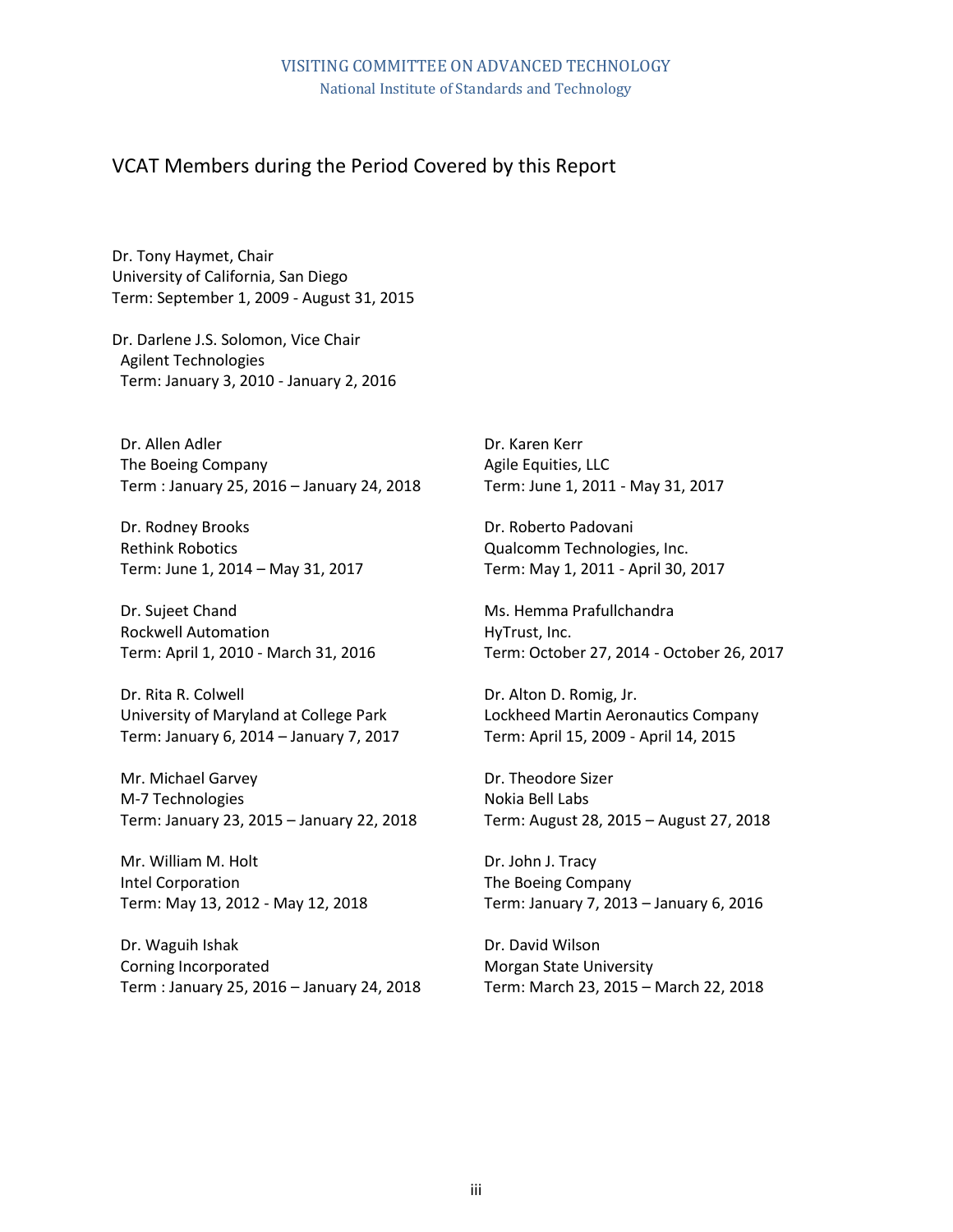# VISITING COMMITTEE ON ADVANCED TECHNOLOGY National Institute of Standards and Technology

# <span id="page-3-0"></span>**Table of Contents**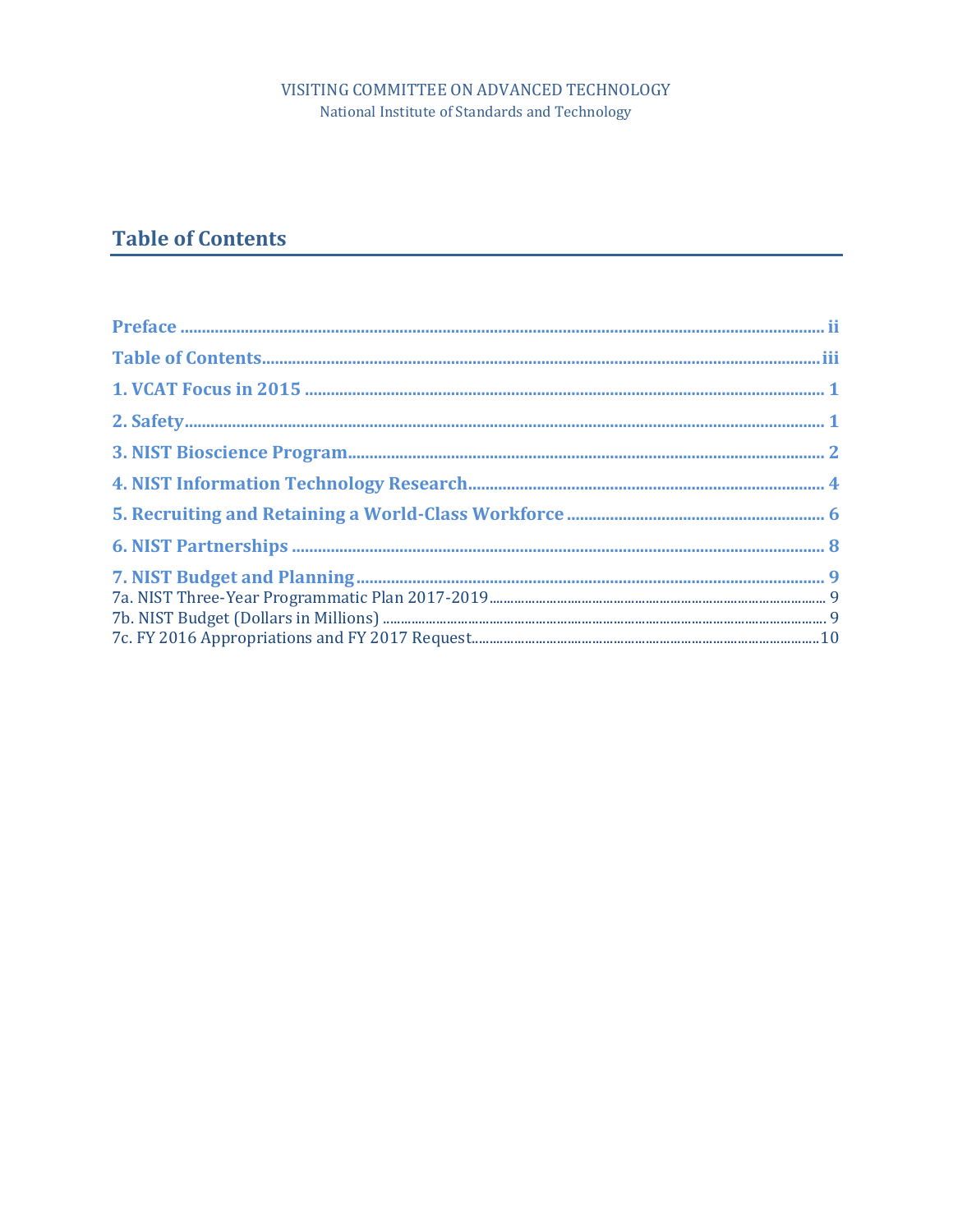# <span id="page-4-0"></span>**1. VCAT Focus in 2015**

In 2015, the VCAT was charged with reviewing NIST's current portfolio of activities in the areas of biosciences and information technology with a focus on identifying NIST's ability to respond to emerging measurement and standards needs in these areas. In addition, the VCAT reviewed the diversity and depth of NIST partnership arrangements and continued to explore the current and future technical workforce needed to ensure NIST has the ability to attract and retain world-class staff now and into the future. This 2015 Annual report summarizes the VCAT's work, observations and recommendations in these areas.

### <span id="page-4-1"></span>**2. Safety**

Safety has been a focus and priority of the VCAT for several years and the VCAT is pleased that NIST has developed a safety culture focused on shared responsibility and continuous improvement. NIST has made substantial progress in developing a positive safety culture, and the VCAT continues to receive regular updates on the trends in safety incidents, programs on safety training for leaders and staff, and overall progress on the safety culture.

In 2014 NIST conducted a safety climate survey to measure employee perceptions as they relate to five aspects of NIST's occupational safety and health policy: Management Commitment, Adequacy of Resources, Employee Engagement, Personal Responsibility for One's Own Safety, and Personal Responsibility for the Safety of Others. Through this survey, NIST identified the following areas for improvement:

- **•** Improve communication of safety rights to employees.
- Provide guidance on addressing unsafe conditions and practices.
- Implement improved incident reporting processes and mechanisms for sharing lessons learned.
- Improve the quality of safety training.
- Incorporate discussions of safety culture issues into management observations.
- Re-emphasize the importance of employees receiving safety performance feedback.

Over the course of 2015, the VCAT was updated on the activities NIST undertook to implement specific initiatives, training programs and communications to address these areas. Specific examples include dedicated NIST Safety Leadership training to educate all supervisors on safety policies, laws regulations, NIST safety management system, staff training opportunities and how to properly manage risk. NIST has put great emphasis on the importance of shared responsibility, the need to report safety problems and safety rights and responsibilities at all levels of the organization.

#### *OBSERVATIONS:*

The VCAT continues to focus on safety at NIST and it is regularly briefed on safety statistics, safety related initiatives, and their progress. The committee is very pleased with the continued improvement in cementing a strong safety culture and with the safety performance, specifically:

- 1. NIST OSHA-recordable and DART cases continue to be low and have consistently compared very favorably with three peer laboratories (Department of Energy) for the past three years.
- 2. NIST initiatives in the areas of training and improvement to its design and the employee reporting of unsafe conditions are to be lauded and will certainly pay off in strengthening the strong safety culture.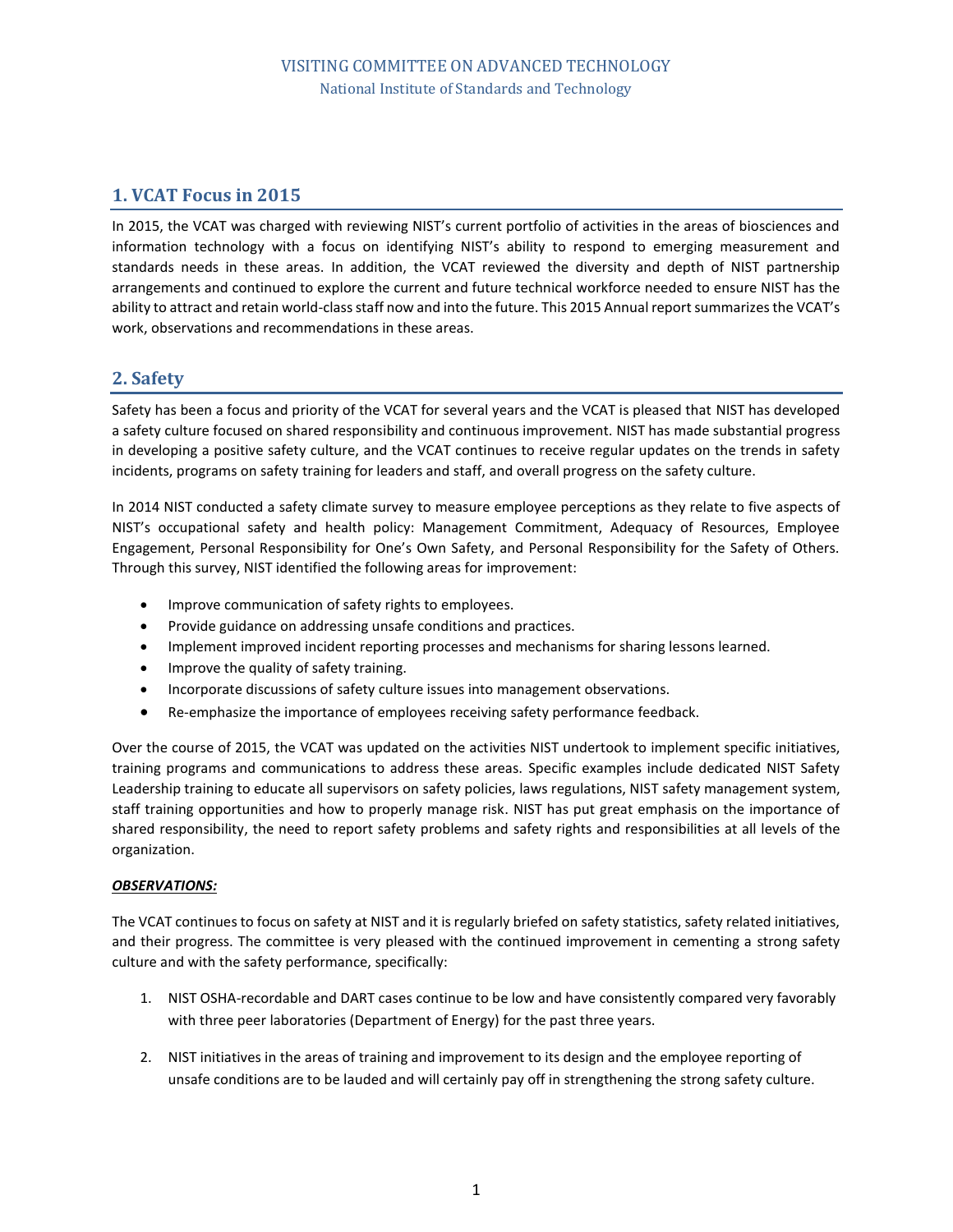3. NIST has taken actions to address the concerns raised in the safety climate survey and is regularly updating the VCAT on these efforts.

#### *RECOMMENDATIONS:*

1. Continue to report to the VCAT on safety metrics and safety initiatives.

#### <span id="page-5-0"></span>**3. NIST Bioscience Program**

In the area of bioscience, NIST provides the underpinning measurement science, standards and technology needed to increase the accuracy, comparability and efficacy of measurements used in medical diagnostics, advanced therapeutics, synthetic biology, and many other areas. These measurements enable the adoption of new technologies, improvements in efficiency, and reductions in cost across biomanufacturing, healthcare, agriculture, and other important sectors. In 2015, the VCAT was asked to review NIST's bioscience program and assess whether it is positioned to respond to measurement and standards needs of this industry.

In the 10-year period of 2005—2015, NIST focused on leveraging experience in the quantitative physical sciences to provide the measurement infrastructure to underpin innovation in the biosciences. During this period, NIST's biosciences program was targeted in the areas of omics measurements, biomanufacturing, cell and system analysis. As NIST moves into the next 10-year period, it envisions developing a bioscience program with strong core capabilities in target areas of molecular and cellular analysis necessary to impact and support the emerging bioeconomy. Strategic areas of importance moving forward include:

**Quantitative Tools for Characterization of Complex Biologics**

Define complex biomolecules/biologics through quantitative measurements to enable prediction of biological function in healthcare applications

- **Microbial Measurements** Develop measurement infrastructure for microbial measurements
- **Engineering biology**

Develop the measurements and models for engineering biology to map out the fundamental principles that drive development of next generation bio-based products

**Precision Medicine**

Develop measurement science and standards to ensure confidence in clinical decision-making, and ultimately enable adoption of precision medicine

 **Data and Informatics** Provide validated data and informatics tools to support confident decision-making

we interact with the broader biosciences community. The areas examined included:

As part of the review of NIST's bioscience program, the VCAT explored three active research streams within the NIST biosciences portfolio to understand the types of problems NIST is working on, what our deliverables are, and how

 **Biomanufacturing and biologic drugs --** Biologic drugs, the fastest growing class of therapeutics, offer new life-saving options for patients in areas such as cancer and inflammatory diseases. Unlike traditional small molecule pharmaceuticals, most biologic drugs are complex mixtures of large protein molecules that undergo modifications and structural changes are not easily identified or characterized. In this area of biomanufacturing, NIST is addressing measurements, standards and data needed to support the development and manufacturing of protein therapeutics. Through this effort, NIST works closely with stakeholders in industry and other federal agencies to identify the key biopharmaceutical measurement challenges that need to be addressed to support the development of protein drugs. NIST research improves the development and manufacturing process of biologic drugs, informs regulatory decisions for products, and improves the safety and efficacy for patients.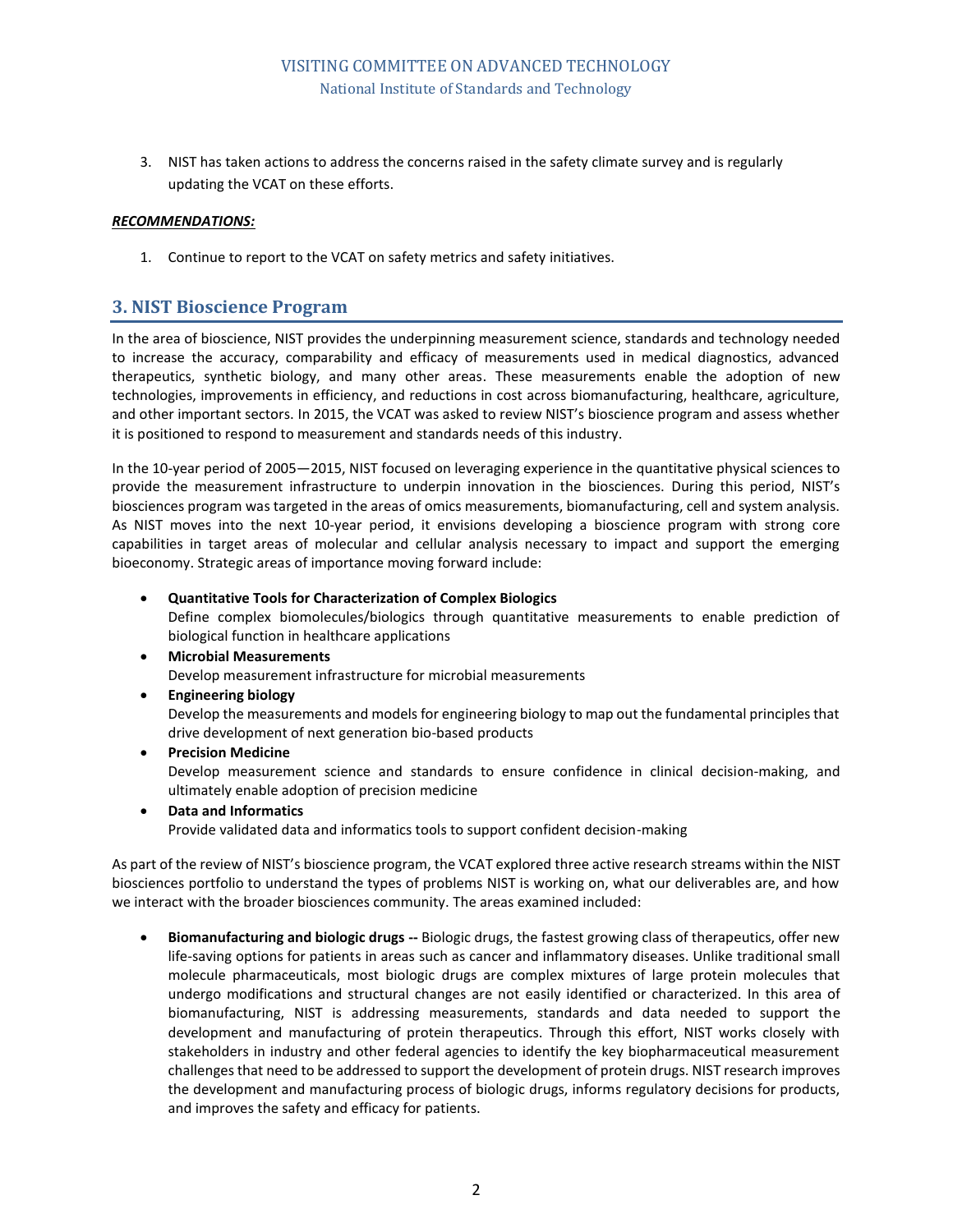- **Engineering biology and systems biology --** Rapid advances in the ability to genetically modify biological organisms have created a new engineering discipline, termed 'synthetic biology.' This approach seeks to harness the power of living matter for a variety of manufacturing applications including advanced therapeutics, sustainable fuels, feedstocks, and advanced materials. Designing organisms for specific functions is currently done through trial-and-error, which is costly and inefficient. A more fundamental understanding of cellular control mechanisms will provide greater predictability of genetic modifications, but will also require precise and relevant data, based on sound measurement strategies. NIST is working with industry and academia to develop the standards and protocols needed to support this growing technology area.
- **Quantitative measurements of complex biological systems --** Many of the innovations in health care are founded upon data derived from living organisms. However, living systems are complex and dynamic and therefore their measurement is often not as straightforward as measurements of physical and chemical systems. Biological systems are complex and often poorly defined, and may be the result of an array of molecular events. These challenges often discourage researchers from approaching experimental design with robust and quantitative data outcomes in mind. However, it is imperative that the development of new therapeutic interventions be based on meaningful and reproducible data. In support of this need, NIST is taking these complex functions and determining how to quantify them to allow for confidence in the measurements and reproducibility in testing methods.

To leverage resources and technical expertise in the bioscience area NIST has strong partnerships with other federal agencies such as the National Institutes of Health (NIH) and Food and Drug Administration (FDA). Several partnerships with academia have led to joint initiatives including the Institute for Bioscience and Biotechnology (IBBR) with the University of Maryland focused on biomanufacturing and more recently the Joint Initiative in Measuring Biology with Stanford University focusing on measurement, standards and informatics for genetics and the emerging synthetic biology area. NIST envisions expanded partnerships as a key factor in developing strong core capabilities and the collaborations necessary to support this industry into the future.

#### *OBSERVATIONS:*

- 1. Over the past decade, NIST has successfully leveraged its traditional strengths in the physical sciences and measurement technologies to make meaningful contributions to bioscience innovation and the biotechnology industry. The VCAT observes that Bioscience is an increasingly well-established set of programs across NIST. The research programs are enabling the measurement of previously unobservable aspects of biological systems, which in turn is opening up new insights into both the mechanisms of diseases, and avenues for treatment of them. NIST's research in these fields appears to be well-ahead of its peer metrology institutes outside the US.
- 2. Beyond its core contributions to the Material Measurement Laboratory (MML) research portfolio, important collaborative research is now underway in conjunction with each of the other NIST Laboratories, bringing multidisciplinary expertise into the programs and amplifying the expertise NIST is able to contribute in Bioscience.
- 3. Especially significant is the progression in recent years of the external view of NIST in Bioscience, where it has developed deep ties with NIH, FDA and industry stakeholders - we observe that these groups are now taking the initiative to work with NIST, which is a major milestone and validation of the quality and importance of NIST's capability and contribution in these domains. That these external collaborations with industry, academic and government partners are well-established is especially critical in fields such as bioscience which are highly complex and rapidly changing.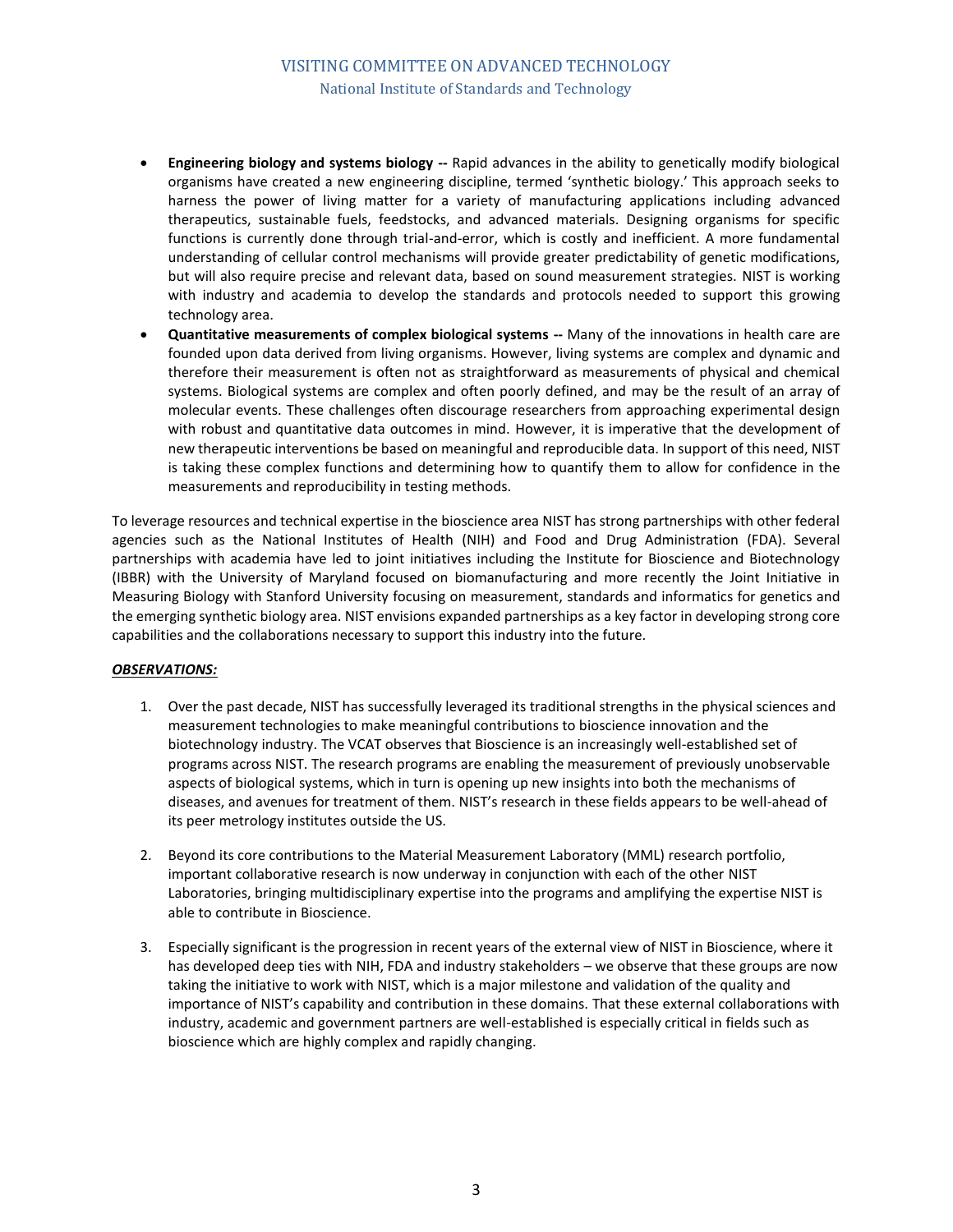#### *RECOMMENDATIONS:*

- 1. While NIST has made excellent progress in building its commitment and visibility in Bioscience, we recommend NIST continue to place extra emphasis in its recruiting of bioscience research staff. NIST is positioned well for recruiting in areas where it already has high external credibility and visible top talent, as in the physical sciences. In Bioscience, NIST is less well known and extra efforts to increase NIST visibility may be worthwhile in ensuring it is attracting world class talent to its staff, as well as the awareness of policy makers to the success already achieved and anticipated.
- 2. NIST leadership is commended on how it has re-focused its partnership with IBBR in measurements enabling advanced biotherapeutics—challenging science that is also core to important Pharma and FDA needs. The program applying MS and NMR capability to the development of methods and standard reference materials is very solid. As technologies emerge, NIST might also consider research in support of higher throughput, lower cost screening technologies for complex protein quality assurance and quality control.
- 3. Partnerships require time and effort to be successful, and sometimes fewer, stronger partners can be more effective and efficient. Accordingly, NIST might consider how they might leverage their already strong relationships with leading academic institutes into additional technological capacity in areas like biochemistry, biotechnology, and computer science.
- 4. Continued investment in the biosciences will be important. The VCAT will continue to monitor the biosciences portfolio with periodic updates from NIST to ensure the research remains on the forefront of bioscience innovation and is relevant to the biotechnology industry.

### <span id="page-7-0"></span>**4. NIST Information Technology Research**

Information Technology (IT) continues to change at a rapid pace, it is pervasive in almost every business and personal applications and is intrinsically complex. As innovations in this area continue to evolve quickly the demand for measurement science supporting these changes is paramount. NIST's programs and projects in the area of information technology are diverse and expansive, ranging from quantum computing to cybersecurity to complex systems and much more. While NIST is working to provide the metrics, tests, tools, and frameworks to support these areas, the vastness and ever-changing advances in this technology space require NIST to ensure the needs of today are considered along with the emerging trends and changing technologies of tomorrow. The VCAT was asked to review NIST's role in the broader information technology space beyond cybersecurity.

NIST has three strategic drivers unpinning the research and standards work in this technology space. They include:

- **Fundamental research in mathematics statistics and IT** Develop the essential foundations of computer science, mathematics, statistics, and physical science that contribute to NIST's role in IT and measurement science
- **Applied IT research and development** Accelerate IT innovation through the development and application of measurements and related technology and tools
- **Standards development and technology transfer**  Ensure the research products are available to all to promote U.S. innovation and industrial competitiveness, enhance economic security, and improve our quality of life

Within these strategic drivers are priority growth areas that will cut across all areas to support industry needs in software defined networks, cryptography, big data, privacy, software assurance, and metrology for scientific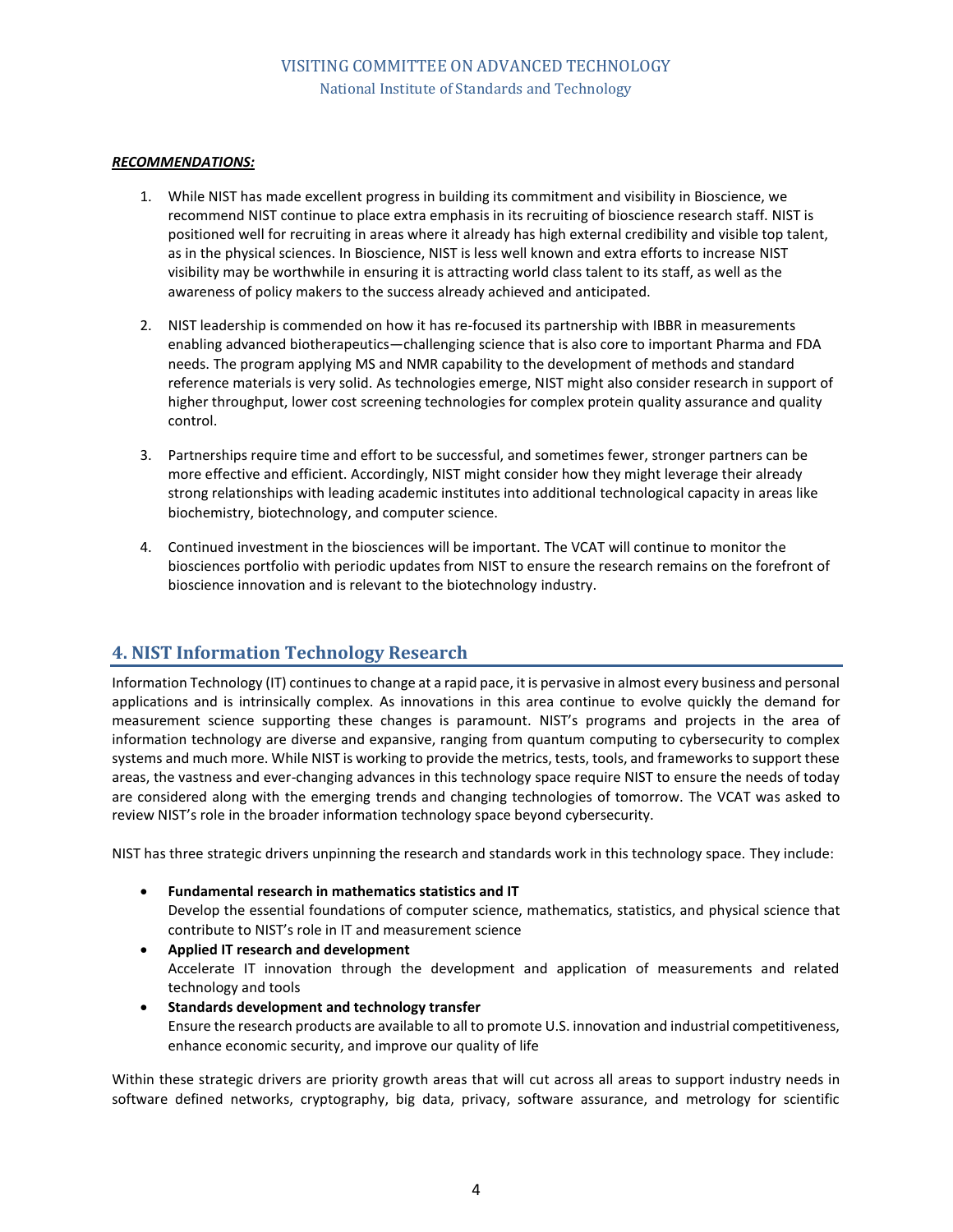computing. Supporting NIST research are a number of partnerships and collaborations to leverage knowledge and resources. These include the National Cybersecurity Center of Excellence, Joint Center for Quantum Information and Computer Science (QuICS), and many standards developing organizations. The external stakeholders interested in NIST's efforts in this space is vast and diverse. From federal agencies like the Department of Defense to companies like Red Hat and Microsoft and a considerable number of academic establishments, all are demanding secure, innovative information technology solutions.

While NIST activities supporting information technology research is wide-ranging, three unique projects were highlighted to demonstrate how NIST is working to support different aspects of industry needs.

- **Metrology for IT --** Measurement science for IT is crucial for uncertainty analysis and the development of computations for predictive capability. With computers increasingly used to complement experiments, prototype engineering systems, and predict the safety and reliability of systems, the need for standard reference computations, uncertainty quantification, and traceability into scientific computations is vital.
- **Data --** New technology continues to evolve to harness the rapid growth of data. There is a broad agreement among commercial, academic and government leaders that effective use of the vast data resources has the potential to spark innovation, fuel commerce and drive progress. In the area of Big Data, NIST has been serving as a convener of the community to bring forth best practices and standards. NIST has led over 700 individuals, with representation from industry, government agencies, and academia, to form committees and subcommittees, facilitate communications, and develop a draft proposal for a reference architecture for the Big Data ecosystem. NIST is also focused on a common access platform to allow for data sharing and broad access.
- **Software quality and assurance --** With the proliferation of computer systems and connected devices in every aspect of society, the importance of quality, trusted software applications is paramount. NIST is working to develop tools, methods, and related models for improving the process of ensuring that software behaves correctly and for identifying software defects, thus helping industry improve the quality of software development and maintenance. NIST established the software assurance reference data set and collected and characterized almost 200,000 programs to allow for the development of software quality and assurance tools and testing products. NIST conducts in-depth studies and provide feedback to the tool makers so they can improve the tools and techniques that are built into the next version of software.

#### *OBSERVATIONS:*

- 1. NIST's programs and projects in the area of information technology are diverse and expansive, ranging from quantum computing to cybersecurity to complex systems and much more. While NIST is working to provide the metrics, tests, tools, and frameworks to support these areas, the vastness and ever-changing advances in this technology space requires NIST to ensure it is considering the needs of today along with the emerging trends and changing technologies of tomorrow.
- 2. Information Technology spans the globe and there are no real boundaries on the Internet. NIST provides tremendous value by being a globally recognized and trusted source of information, is reliable and has best-in-class expertise, helps accelerate innovation and collaboration, and is seen as a thought leader in this space.
- 3. NIST has three research portfolio categories in this space:
	- a. Fundamental research develop the foundations of measurement science for IT & develop the foundations of IT for measurement science
	- b. Standards development & technology transfer open, transparent, collaborative, iterative
	- c. Applied IT research and development drive national priorities and advance NIST mission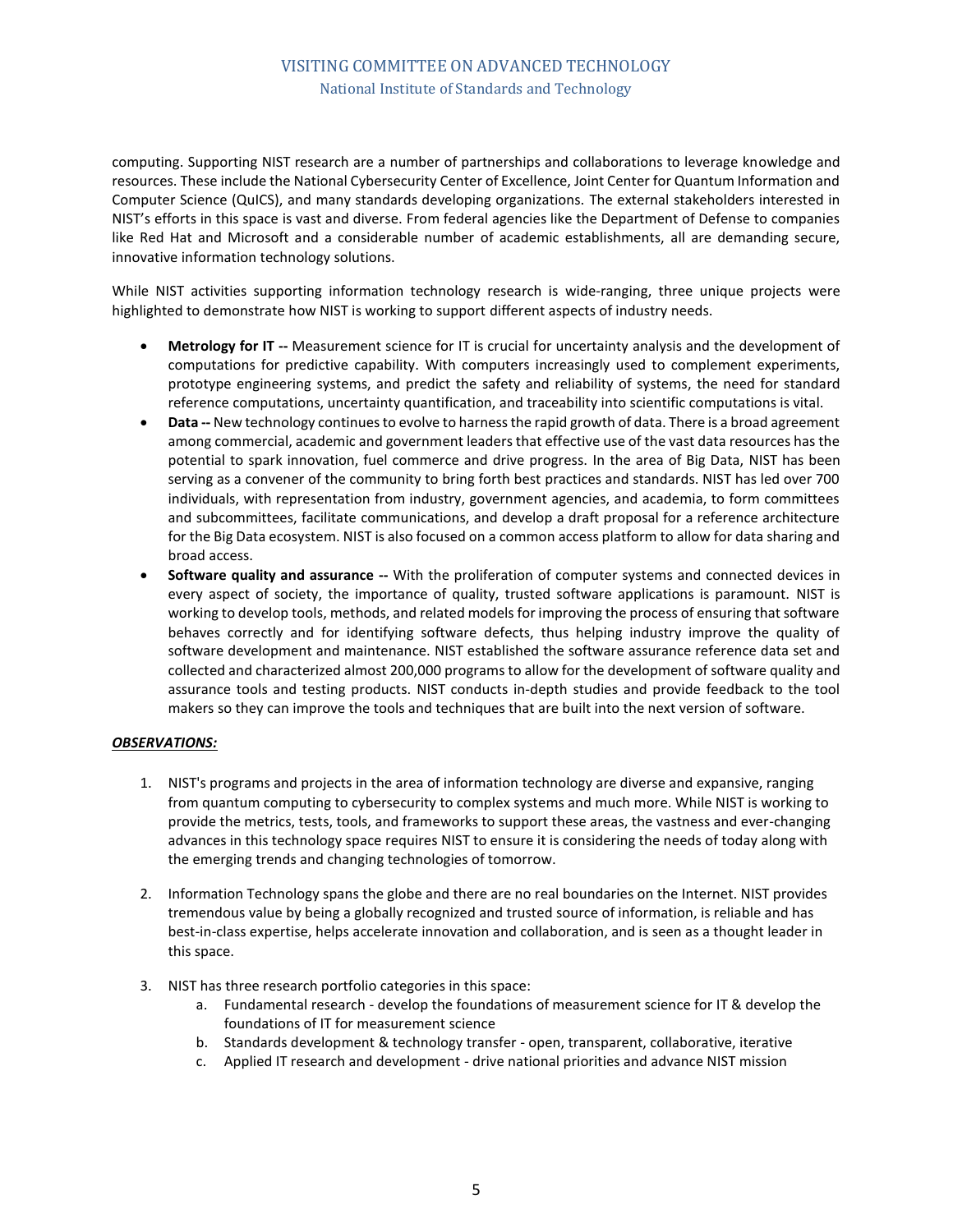4. NIST has the following growth priorities: software-defined networks, cryptography, big data, privacy, software assurance, and metrology for scientific computing. The VCAT feels that these areas are on target with respect to industry needs and NIST should continue its efforts in these spaces.

#### *RECOMMENDATIONS:*

- 1. NIST is centered on important problems of national economic importance; external collaboration with industry and academic partners is well-established and especially critical in these fields which are highly complex and rapidly changing. NIST must continue maintaining close partnerships with industry, standards and academic partners, both domestic and international. Partnerships require time and effort to be successful, and sometimes fewer, stronger partners can be more effective and efficient.
- 2. NIST should explore ways to collaborate and engage with the small to mid-size organizations, beyond regional workshops. These organizations use of IT is drastically different from large organizations, and will be impacted by the pace of their ability to adopt emerging technologies. With broader engagement the National Cybersecurity Center of Excellence (NCCoE) partnership model provides a unique arrangement for industry and NIST to collaborate on neutral ground for a common cause and advancement. NIST needs to consider similar partnerships around IT testing for security, compliance and interoperability.
- 3. NIST has highly skilled staff on-board that attracts similar talent but needs to develop stronger ties with IT innovation hubs across the country.
- 4. NIST must 'lead by example', and remain a world-class IT organization. As the demands for the NIST IT environment increase, NIST needs the appropriate budget to internally utilize emerging technologies, meet the demands from other labs and research areas, implement best practices, and attract and train staff at the pace of IT innovation. This will help NIST with independent strength, demonstrable capabilities and maturity, and in-depth experience which will all be required as the measurement science for IT matures.
- 5. The implications of Cyber-Physical Systems (CPS) and the Internet-of-Things (IoT) will continue to grow with major implications for our way of life. NIST should continue to ensure that it has the technical capacity necessary to address the emergent challenges of this technology area including security, privacy, reliability, and interoperability concerns.

### <span id="page-9-0"></span>**5. Recruiting and Retaining a World-Class Workforce**

NIST research is diverse and broad and is focused on extending the limits of today's state-of-the-art measurement and prediction capabilities and to set the stage for the next generation of transformational technologies. While supporting the NIST mission, NIST researchers have received four Nobel Prizes in Physics as well many other prestigious honors, including National Medals of Science and Technology, and a MacArthur Genius Award. NIST's reputation as a world-class research organization is paramount in developing the collaborations and connections needed to address future measurement needs and respond to emerging technological advances. In order to ensure NIST is positioned to remain a world-class research organization, it must continue to attract and retain high-quality scientists and engineers from across all fields of science.

In 2015, the VCAT talked with staff at different levels of the organization to identify the reasons why they choose NIST as a career and what the organization should do to ensure it is able to attract and retain technical staff to address today's measurement challenges while looking forward to the skills and research needed for the future.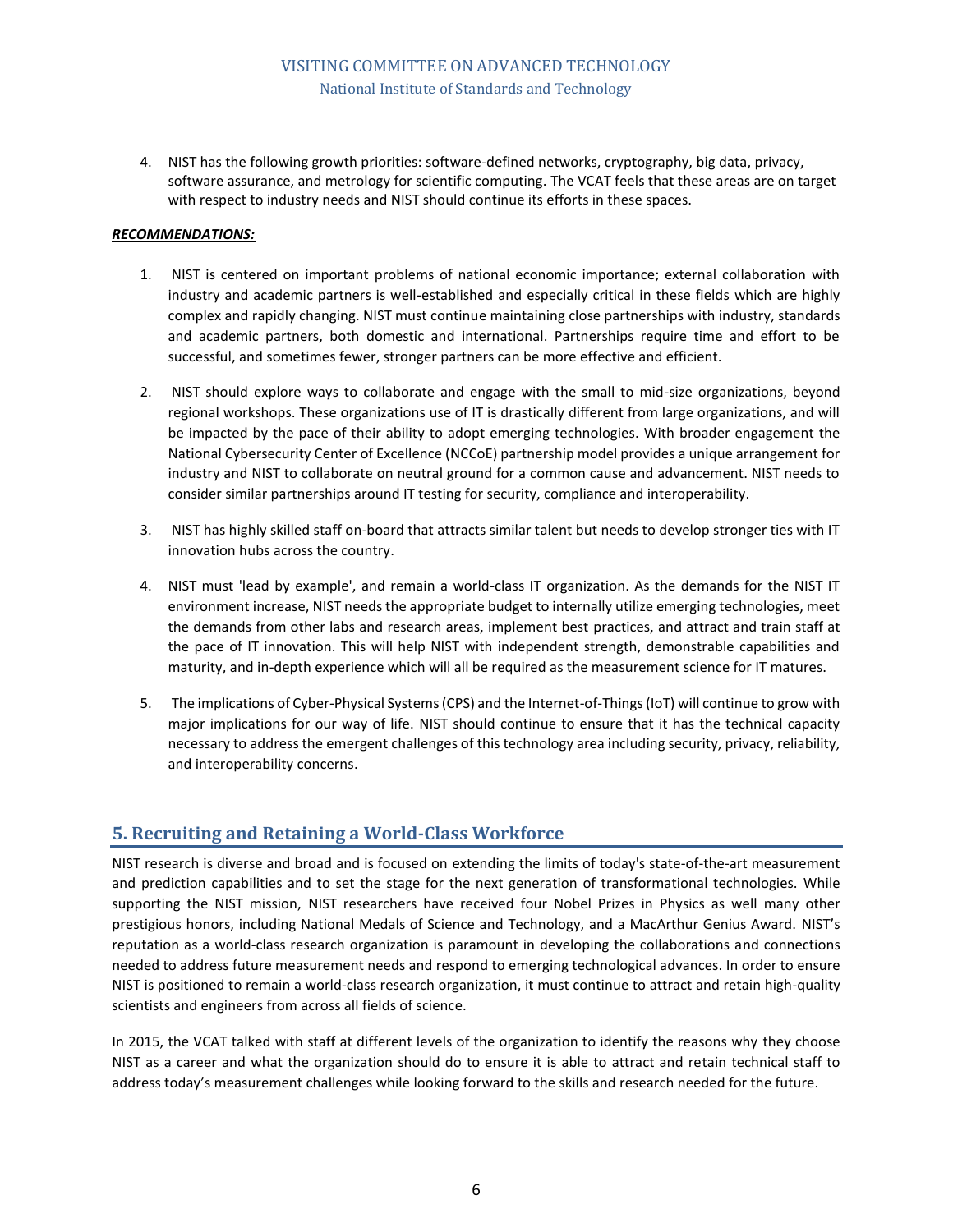#### *OBSERVATIONS:*

VCAT recognizes that the attraction and retention of a world-class workforce is paramount to NIST's ongoing success.

- The most recent employee engagement survey demonstrated that NIST slightly exceeds DOC and the federal government in the area of employee engagement.
- NIST has a robust recognition program to acknowledge significant achievements of its staff. Also, NIST's staff is frequently recognized with prestigious, external awards.
- Researchers are attracted to NIST for access to other experts, state-of-the art laboratories and equipment, and a collegial work environment.
- As NIST continues to transform and evolve to serve the Nation's and world's measurement challenges, it must effectively compete with leading companies to attract and retain new skills in Information Technology and Bioscience.

As a leading science agency that is in a very competitive environment for talent NIST requires additional tools and hiring flexibilities necessary to promote and retain a world class workforce. As such the VCAT strongly supports NIST's plans to seek expanded personnel authorities under its Alternative Personnel Management System (APMS). The VCAT has also observed increasing external attention to the presence of foreign national guest researchers at NIST. As representatives of industry and academia, the VCAT recognizes that foreign born researchers are a critical part of the overall U.S. Science and Engineering workforce. The statistics compiled by the National Science Foundation show that among individuals with their highest degree in an S&E field, 34% of master's degree holders and 41% of doctorate holders are foreign born. Reliance on foreign-born scientists and engineers is greatest in the engineering, mathematics, and computer sciences fields. At least half of doctorate holders in these fields are foreign born.<sup>1</sup> In order to meet its mission NIST must maintain the flexibility to work with the best scientists in the world.

#### *RECOMMENDATIONS:*

l

- 1. The VCAT recommends that NIST explore and seek expanded hiring flexibilities and authorities under the APMS, including more competitive pay-scales like those in place at NIH.
- 2. As part of these efforts the VCAT recommends that where applicable NIST benchmark its hiring processes with industry best hiring practices
- 3. To remain competitive the VCAT recommends that NIST seek an expedited direct hire authority for all NIST occupations.
- 4. VCAT recommends and supports a pilot study to look at work force needs in Bio and Information Technology areas.
- 5. NIST should develop specifications on the skillsets/competencies/technical specialties needed for the future workforce and identify gaps between current and future projected workforce needs.
- 6. Identify and implement actions to continue to improve employee engagement at NIST.

<sup>&</sup>lt;sup>1</sup> NSF Science and Engineering Indicators [http://www.nsf.gov/statistics/2016/nsb20161/#/digest/u-s-s-e](http://www.nsf.gov/statistics/2016/nsb20161/#/digest/u-s-s-e-workforce-trends-and-composition)[workforce-trends-and-composition](http://www.nsf.gov/statistics/2016/nsb20161/#/digest/u-s-s-e-workforce-trends-and-composition)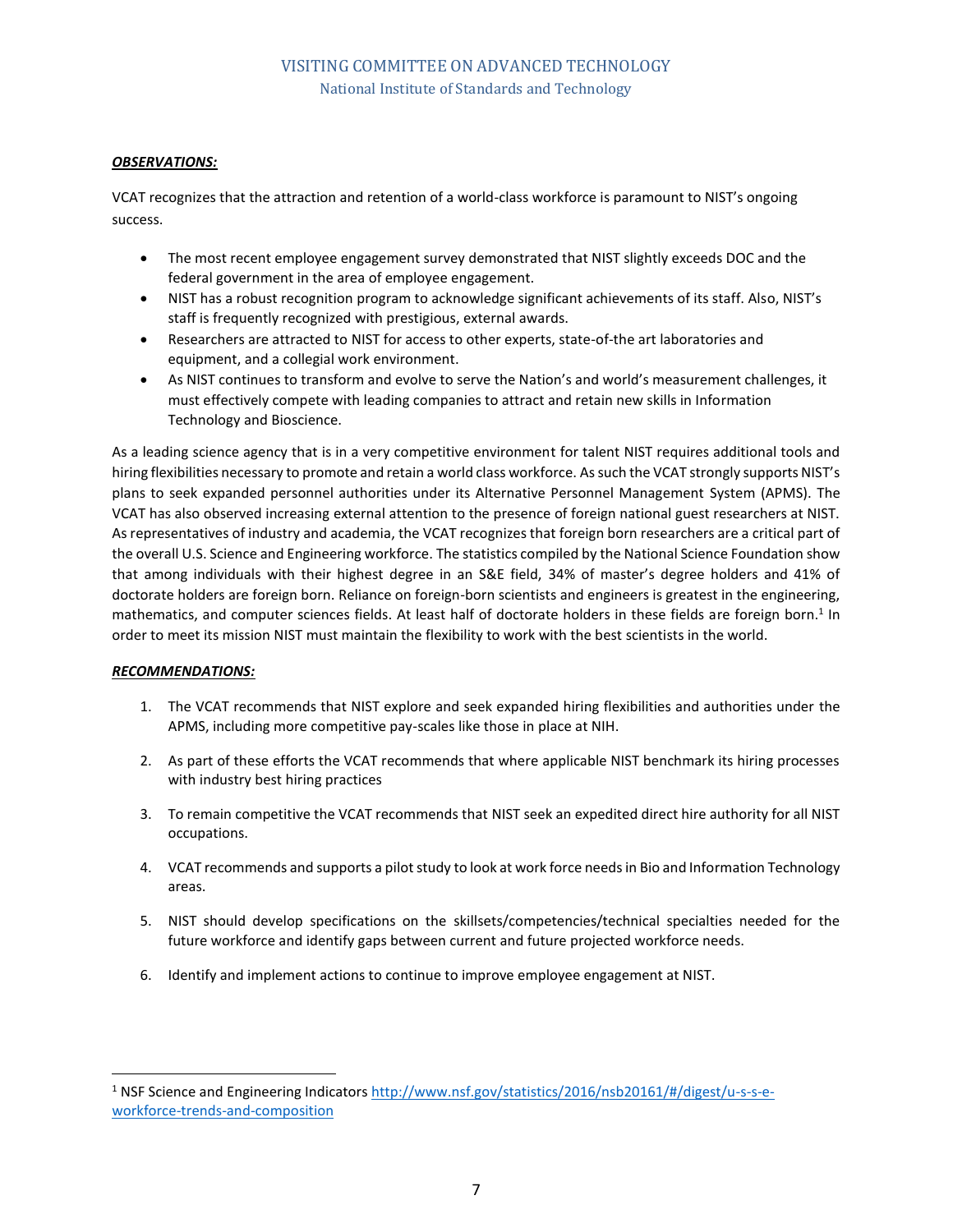# <span id="page-11-0"></span>**6. NIST Partnerships**

NIST has a long history of partnerships focused on strengthening core research competencies and responding to emerging technology needs or national priorities. Many partnerships like JILA date back to the early 1960s and have been invaluable in developing competencies in emerging research areas as well as producing innovative, awardwinning staff. NIST has had a significant increase in formal partnerships the past 10 years. NIST's partnerships range from formal joint institutes to engagements with specific communities on standards issues in areas such as cybersecurity, forensics, and advanced materials. The expansion in partnerships has increased NIST's access to expertise and allowed entry into technical areas where there is significant growth potential and offers NIST a pipeline for a future skilled workforce. The partnerships provide flexibility to work with academia and industry in different ways and allows NIST to address emerging areas and mission mandates. There are challenges involved in the expanded partnerships, including the time to formalize the arrangements, need for special authorities in some cases, and IP issues. There is continual need for balance between internal programs at NIST, the research laboratories, and NIST's offsite engagements and an understanding of how these relationships will have a long-term impact on what is critical to the NIST mission.

The VCAT was asked to consider how effective these partnerships are for engaging and collaborating with industry and/or academia to address NIST's strategic priorities and complement NIST research capabilities. In reviewing the evolution of NIST partnerships, the VCAT considered the structure and focus of long-standing partnerships such as JILA and the Institute for Bioscience and Biotechnology Research (IBBR) along with newer models like the Centers of Excellence focused on expanding collaborations with leading research institutions in emerging technology areas and enhancing technical innovation through early alignment of measurement science with emerging fields of research.

#### *OBSERVATIONS:*

- 1. Long established partnerships such as JILA and National Synchrotron Light Source (NSLS), that strengthen the core NIST mission of measurement science, have been and still are extremely successful.
- 2. Most recently, namely in the past five years, the number of partnerships have increased considerably, reflecting the demands placed on NIST to either increase its participation in ongoing activities or to expand in new areas, such as cybersecurity, disaster resilience, and forensic sciences. A number of these new initiatives have also new governance structures, e.g. the Centers of Excellence.
- 3. Establishing and nurturing successful partnerships requires a substantial investment of resources from all parties involved. It is too early to judge whether the more recent initiatives like the NIST Centers of Excellence program, will develop into successful partnerships and we will continue to monitor progress.
- 4. The VCAT is concerned that the rapid increase of different partnership models employed by NIST may be stretching NIST's technical research capabilities to a limit. At the center of NIST's success is the fact that it is first and foremost a research laboratory organization with a critical mass of talented scientists and engineers that have the support (both time and resources) necessary to have a broad impact across many technology areas. By forming partnerships with offsite organizations NIST must be careful that its internal research programs are not adversely affected.
- 5. While NIST appears to be using its existing authorities successfully to conduct research in collaboration with other parties, the addition of Other Transaction Authority would provide NIST with needed additional flexibility in those situations where existing authorities do not fit the collaboration well. Other Transaction Authority would provide NIST the ability to enable research while protecting government interests in specific research projects by providing an additional mechanism when Cooperative Research and Development Agreements (CRADAs), contracts, grants or financial assistance awards are not feasible or appropriate.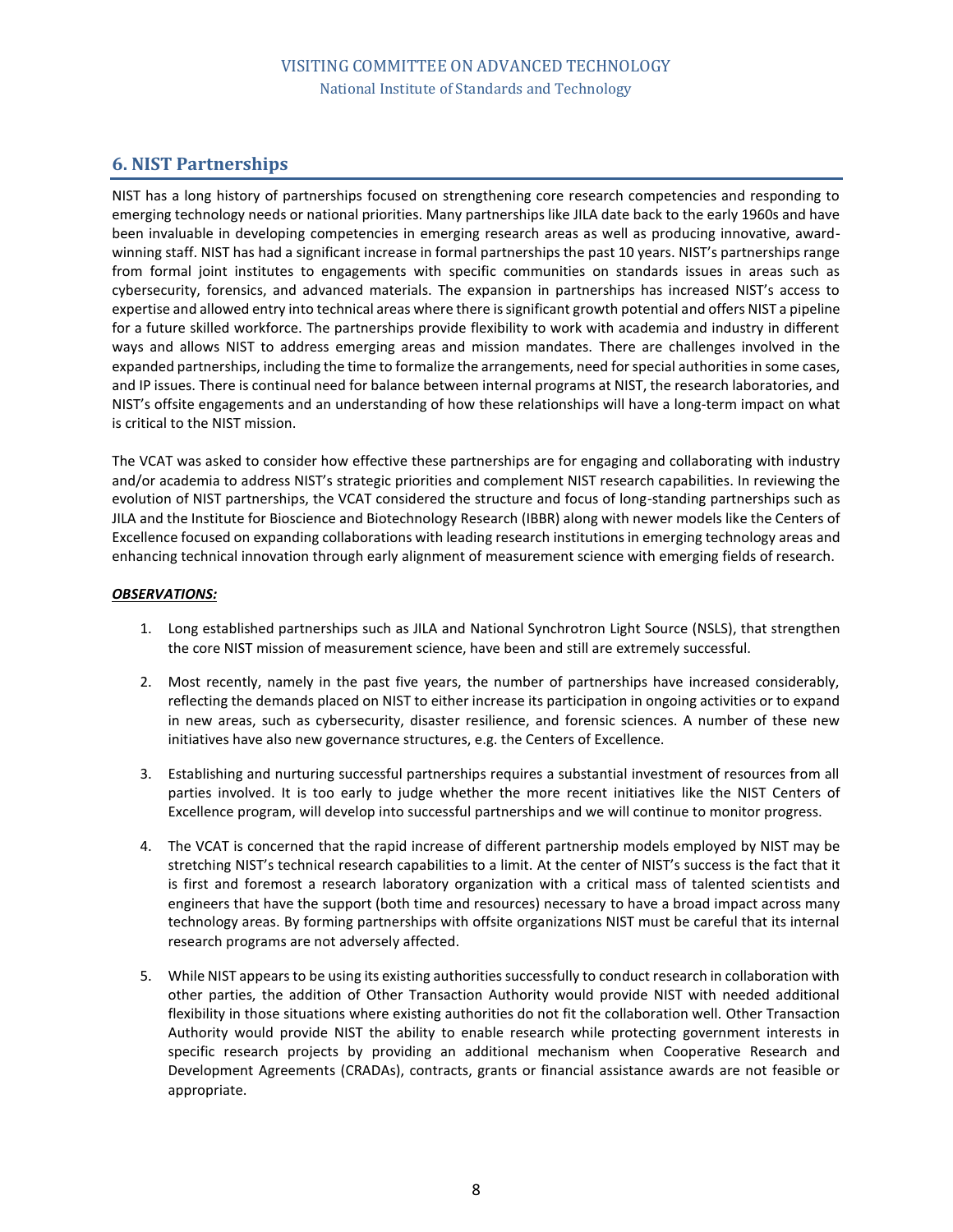#### *RECOMMENDATIONS:*

- 1. The structure for a successful partnership is highly dependent on a variety of factors and each project is unique. Therefore, the VCAT recommends that NIST retains great flexibility on which model to use and its associated governance structure.
- 2. The Committee recommends that NIST promptly and actively seek from its congressional authorizing committees an amendment of the NIST Organic Act to include Other Transaction Authority. This could be accomplished, for example, by amending existing 15 USC 272(b)(4), authorizing NIST:

"to enter into and perform contracts, including cooperative research and development arrangements and grants and cooperative agreements, and other transactions on such terms as it may deem appropriate, in furtherance of the purposes of this chapter;"

3. The VCAT recommends NIST periodically update the committee on the progress and accomplishments of the more recent partnerships based on NIST suggested metrics.

## <span id="page-12-0"></span>**7. NIST Budget and Planning**

### <span id="page-12-1"></span>**7a. NIST Three-Year Programmatic Plan 2017-2019**

The Committee has read and reviewed the draft NIST three-year programmatic plan as of February 2016 and believes that it accurately portrays the near-term path of activity and development at NIST. The Committee appreciates NIST management's continued focus on developing longer-term strategic plans outlining the agency needs and challenges that are evident in this programmatic plan. The VCAT supports NIST's continued focus on core measurement needs related to precision measurement, complex systems, and data, which will enable NIST to address emerging measurement and technology needs across multiple sectors.

# <span id="page-12-2"></span>**7b. NIST Budget (Dollars in Millions)**

| <b>Scientific and Technical Research and</b><br><b>Services (STRS), including Laboratory</b><br>Programs Corporate Services, Standards<br><b>Coordination and Special Programs</b> | FY 2015 Enacted<br>\$675.5 | FY 2016 Enacted<br>\$690.0 | FY 2017 Request<br>\$730.5 |
|------------------------------------------------------------------------------------------------------------------------------------------------------------------------------------|----------------------------|----------------------------|----------------------------|
|                                                                                                                                                                                    | \$138.1                    | \$155.0                    | \$189                      |
| <b>Industrial Technology Services (ITS)</b>                                                                                                                                        |                            |                            |                            |
| Advanced Mfg Tech Consortia                                                                                                                                                        | 8.1                        | 0.0                        | 0.0                        |
| Hollings Mfg Ext Partnership (MEP)                                                                                                                                                 | 130.0                      | 130.0                      | 142.0                      |
| Nat'l Network for Mfg Innovation (NNMI)                                                                                                                                            | 0.0                        | 25.0                       | 47.0                       |
| <b>Construction of Research Facilities (CRF)</b>                                                                                                                                   | \$50.3                     | \$119.0                    | \$95                       |
| Building 245, Gaithersburg                                                                                                                                                         | 0.0                        | 64.0                       | 40.00                      |
| Saf, Cap, Maint & Maj Repairs                                                                                                                                                      | 50.3                       | 55.0                       | 55.0                       |
| <b>Total, NIST Discretionary</b>                                                                                                                                                   | 863.9                      | 964.0                      | 1.014.5                    |